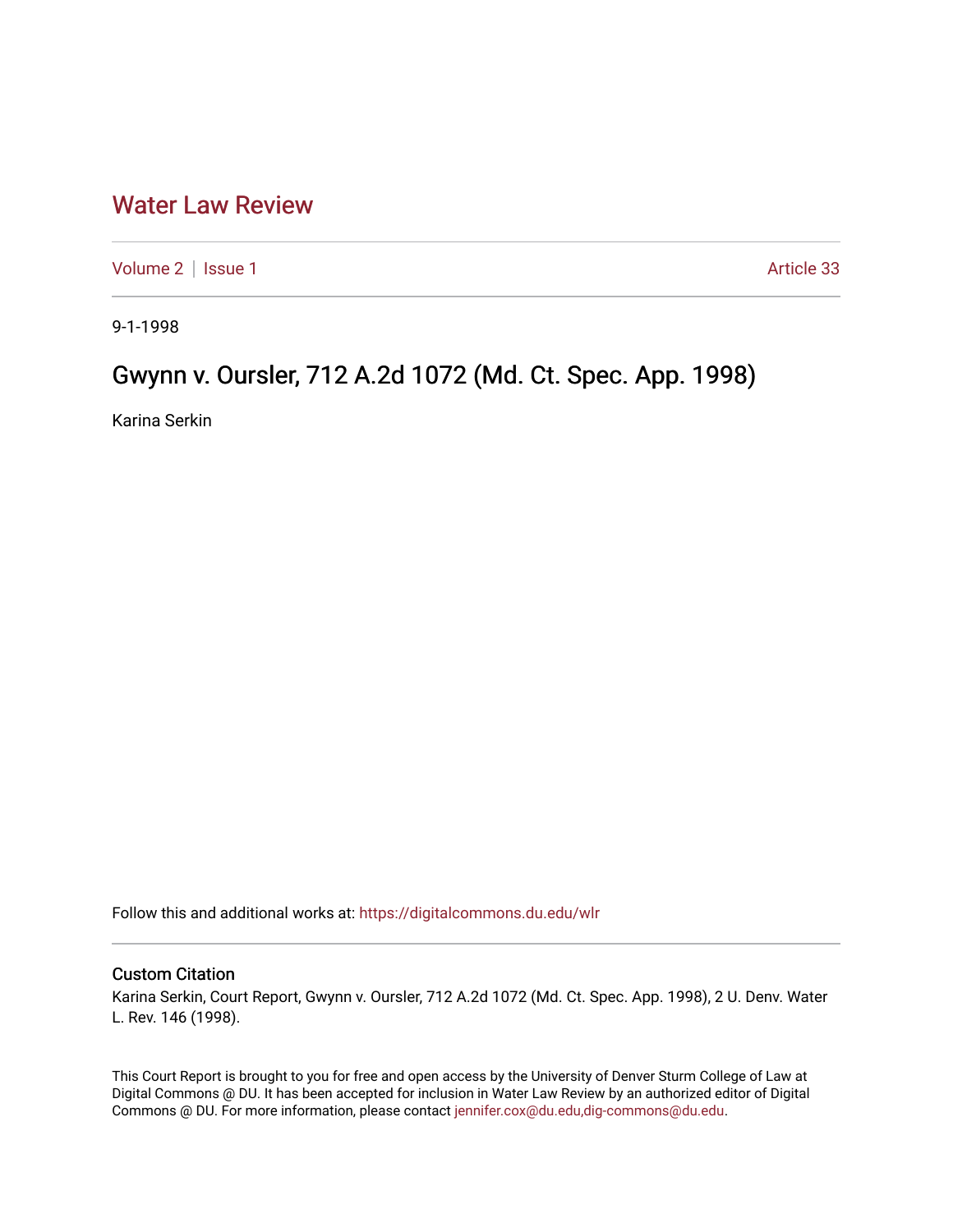tial secondary source. A potential secondary source is a unit, facility, or site that stores or accumulates at any time more than 50,000 pounds of any deicing agent. The Plaintiff maintained that Stonehedge failed to bring forth evidence that it had never stored more than 50,000 pounds on its site. The court agreed that the record lacked any such evidence. Therefore, the court found that the Plaintiffs allegations as to count III remained a question of fact that precluded summary judgment. The court held that the trial court's grant regarding count III was erroneous and reversed. The court affirmed the trial court's judgment in part, reversed in part, and the cause was remanded.

Lori *Asher*

## MARYLAND

**Gwynn** v. Oursler, 712 A.2d 1072 (Md. Ct. Spec. App. 1998) (holding that where a right-of-way to navigable water is created, and the party's intent is ambiguous, the easement alone does not constitute a riparian right to construct a dock).

This appeal arose from a property dispute originating in 1957. The Oursler and Gwynn properties bordered one another. In 1957, both families created a deed for a perpetual right-of-way. The easement, a 20 foot-wide strip, ran along the property line separating the two lots and led to both the road on one side and the river on the other. When the deed was executed, a pier was located at the end of the right-of-way leading into the Patuxent River. Due to natural disasters, the pier was destroyed and rebuilt, but not in the same location as when the original deed was issued. After a potential injunction, the Ourslers removed and rebuilt the pier, far removed from the right-ofway.

The Gwynns applied for a permit to construct a new pier at the end of the right-of-way. The county Board of Commissioners would not issue a permit until a decision from the circuit court was granted. The Gwynns filed suit claiming riparian right-of-way across the Oursler land. The trial court ruled that the creators of the right-of-way lacked the intent to convey riparian rights (and therefore gave no authority to construct a pier). In general, a right-of-way leading to the shore of a navigable river did not create a riparian right. The trial court determined that the right-of-way was intended "only to provide access to the various owners of the dominant estates to the road," not to the river. The circuit court reversed. The Ourslers appealed.

Two issues were presented on appeal. First, "does an easement for ingress and egress only to the shore of a navigable river entitle the owner of the dominant estate to construct a pier at the end of the easement?" Second, "[w]as the trial court's evidentiary finding that the deed did not intend that the right-of-way include a pier clearly er